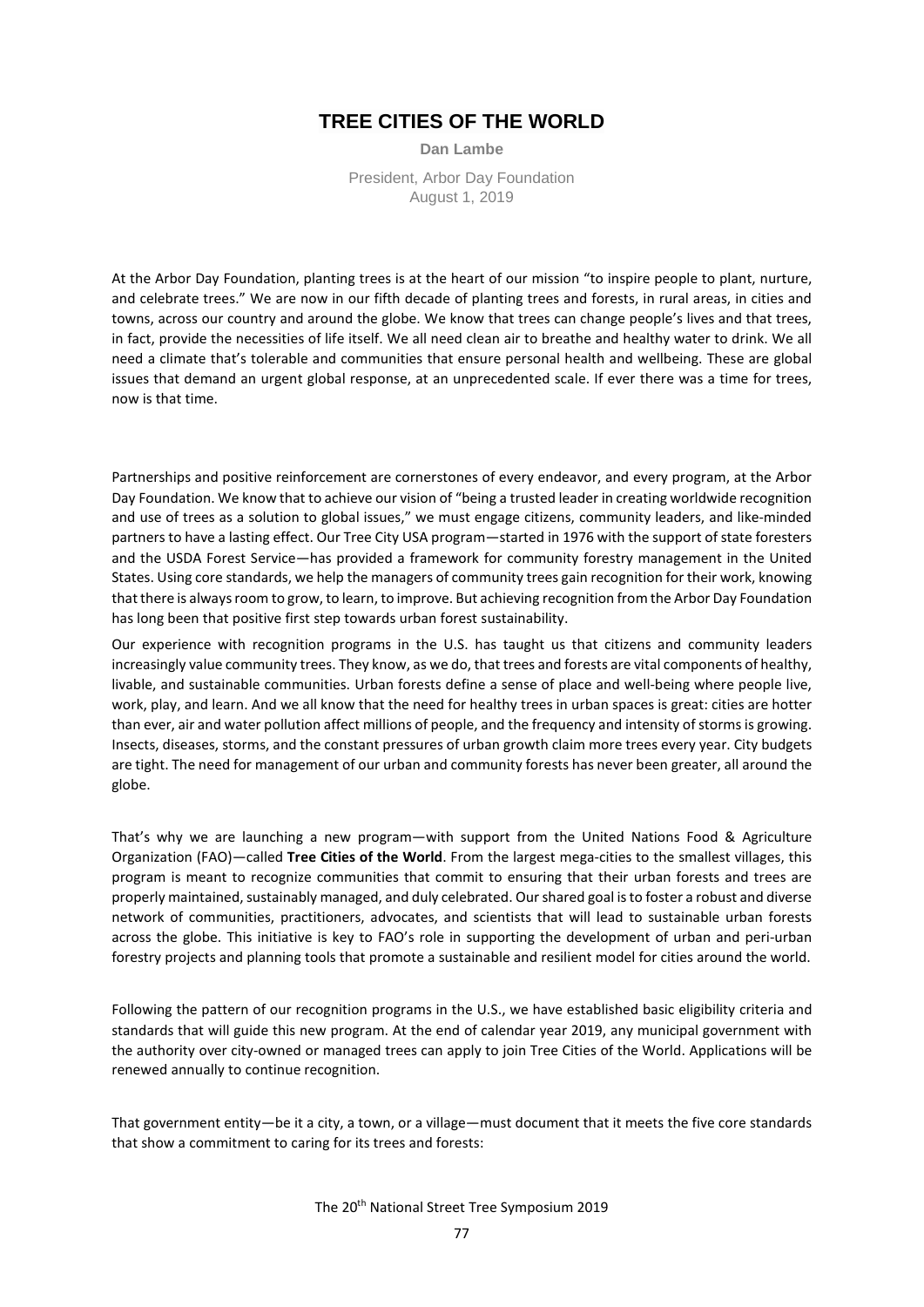### **STANDARD 1: ESTABLISH RESPONSIBILITY**

The community has a written statement by city leaders delegating responsibility for the care of trees within the municipal boundary to a staff member, a city department, or a group of citizens—often called a "tree board."

Our intent is to set the stage for professional management of community trees and forests. While interested citizens often play a part in holding city leaders accountable and filling necessary management roles in the smallest towns, we know that trained arborists and urban foresters are best suited to deliver a safe, healthy, and growing urban forest to residents.

### **STANDARD 2: SET THE RULES**

The community adopts policies, best practices, or industry standards for managing urban trees and forests. These rules describe how work must be performed, where and when they apply, and penalties for noncompliance.

In the U.S., we have a legal system for adopting local laws and regulations, but we know that other systems may be in place internationally. The U.S. legal system is also underpinned by a fundamental separation of public and private property that may not exist elsewhere in the world. Therefore, we have chosen a highly flexible standard that includes the adoption of professional standards for safety and conduct, or the adoption of ISA Best Management Practices as ways to meet this standard.

## **STANDARD 3: KNOW WHAT YOU HAVE**

The community has an updated inventory or assessment of the local tree resource so that an effective long-term plan for planting, care, and removal of city trees can be established.

It is a time-honored saying that you must know what you have in order to manage it, so we have included this concept as a core standard. The manager must be able to report at least one of two key metrics: the total number of trees under city management, or the percent canopy cover for the municipality. Of course, those numbers should drive the goals of the city tree plan but having such counts of trees is the foundation of an effective tree plan. With the worldwide availability of free software tools, such as i-Tree Canopy, local leaders should be able to meet this standard without difficulty.

# **STANDARD 4: ALLOCATE THE RESOURCES**

The community has a dedicated annual budget for the routine implementation of the tree management plan.

Annual budgeting by cities is hard, but it forces a discussion of priorities. By allocating any amount to community trees, city leaders have chosen the relative importance of this work. But we also know that some planting and tending tasks can be performed by residents, stretching budgeted resources to accomplish more. There are few other public works programs with a similar participatory component.

# **STANDARD 5: CELEBRATE ACHIEVEMENTS**

The community holds an annual celebration of trees to raise awareness among residents and to acknowledge citizens and staff members who carry out the city tree program.

Celebrating accomplishments annually has been a hallmark of recognition programs offered by the Arbor Day Foundation since the very beginning. Positive reinforcement puts city trees and tree managers in the limelight for a moment, helping to raise awareness among both residents and political leaders of the importance of city trees and forests.

The 20th National Street Tree Symposium 2019